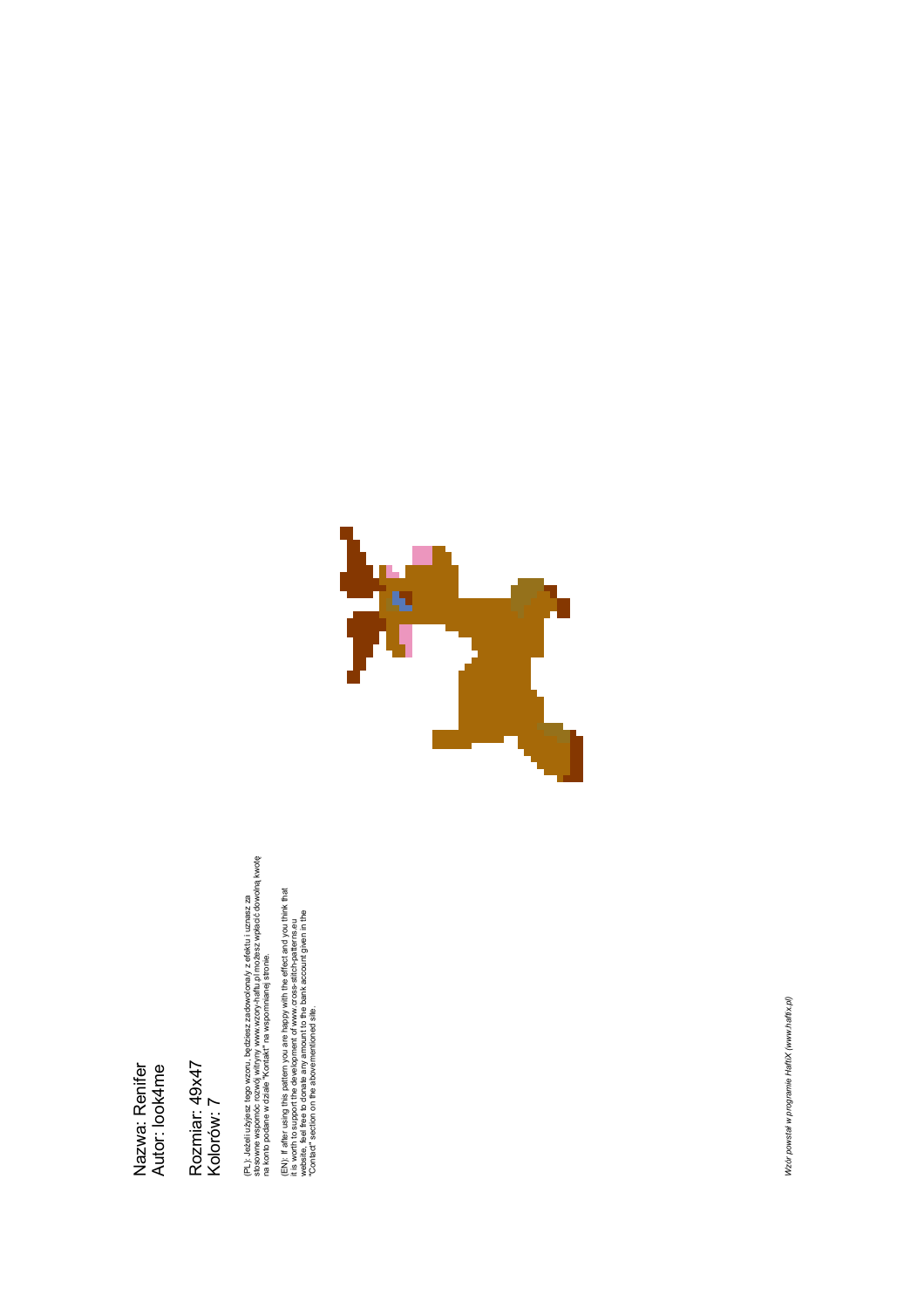

 $\overline{c}$ 

 $\approx$ 

 $\overline{0}$ 

 $\circ$ 

Renifer